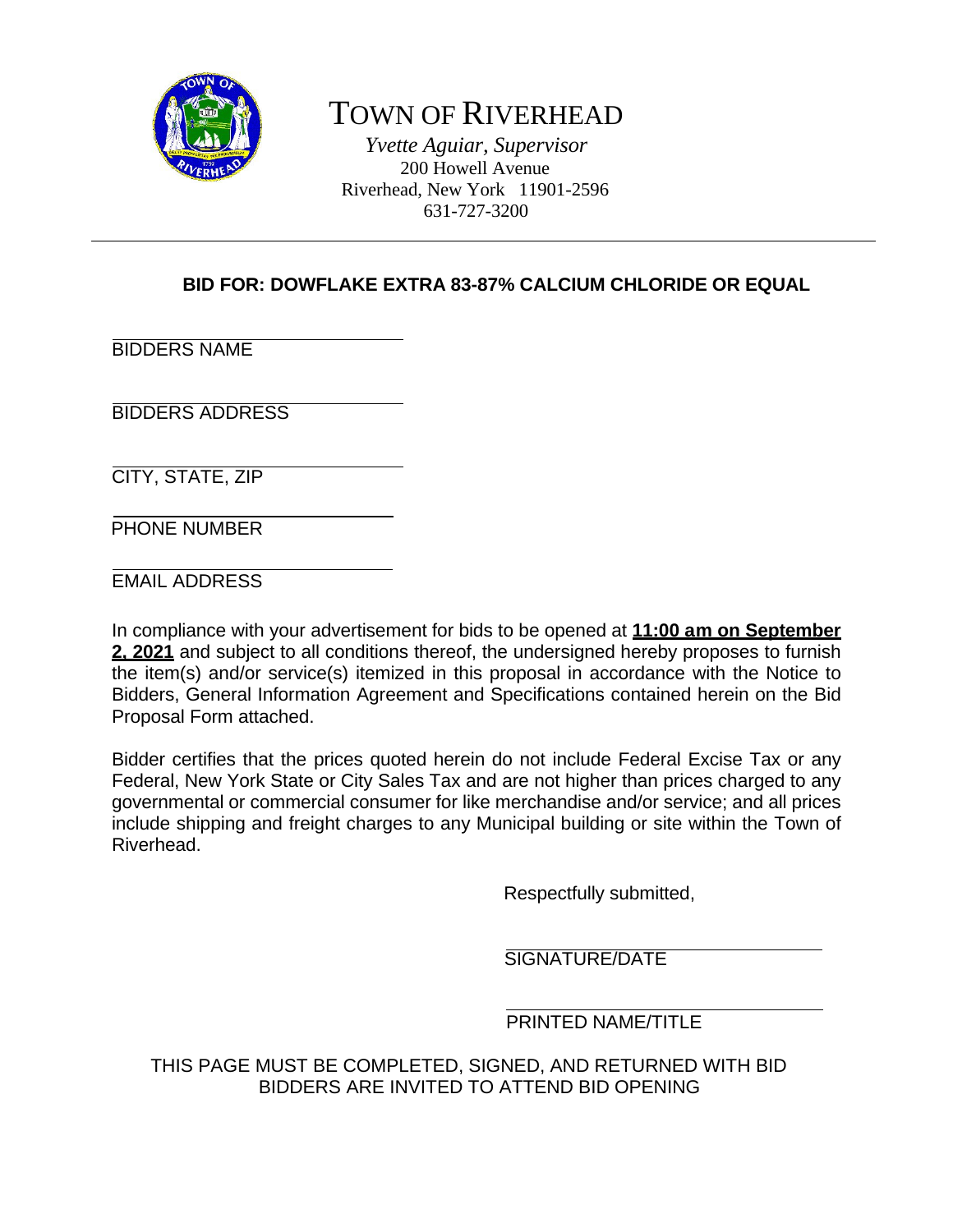#### TOWN OF RIVERHEAD NOTICE TO BIDDERS

Sealed bids for **DOWFLAKE EXTRA 83-87% CALCIUM CHLORIDE OR EQUAL** will be received by the Town Clerk of the Town of Riverhead at Town Hall, 200 Howell Avenue, Riverhead, New York, 11901, until **11:00 a.m.** on **September 2, 2021**, at which time all bids received shall be opened and read aloud.

Bid Specifications and/or Plans may be obtained by visiting the Town of Riverhead website at **www.townofriverheadny.gov on or after August 26, 2021**. Click on "Bid Requests" and follow the instructions to register.

All bids are to be submitted in a sealed envelope bearing the designation **DOWFLAKE EXTRA 83-87% CALCIUM CHLORIDE OR EQUAL**. All bids must be submitted on the bid form provided. Any and all exceptions to the Specifications must be listed on a separate sheet of paper, bearing the designation "**EXCEPTIONS TO THE SPECIFICATIONS**" and be attached to the bid form.

NOTE: Bid responses must be delivered to the Office of the Town Clerk at 200 Howell Avenue, Riverhead, New York, 11901, on or before September 2, 2021 at 11:00 a.m. The Town may decline to accept, deem untimely and/or reject any bid response/proposal that is not delivered to the Office of the Town Clerk.

The Town Board reserves the right and responsibility to reject any or all bids or to waive any formality if it believes such action to be in the best interest of the Town.

> BY ORDER OF THE TOWN BOARD OF THE TOWN OF RIVERHEAD

> DIANE M. WILHELM, TOWN CLERK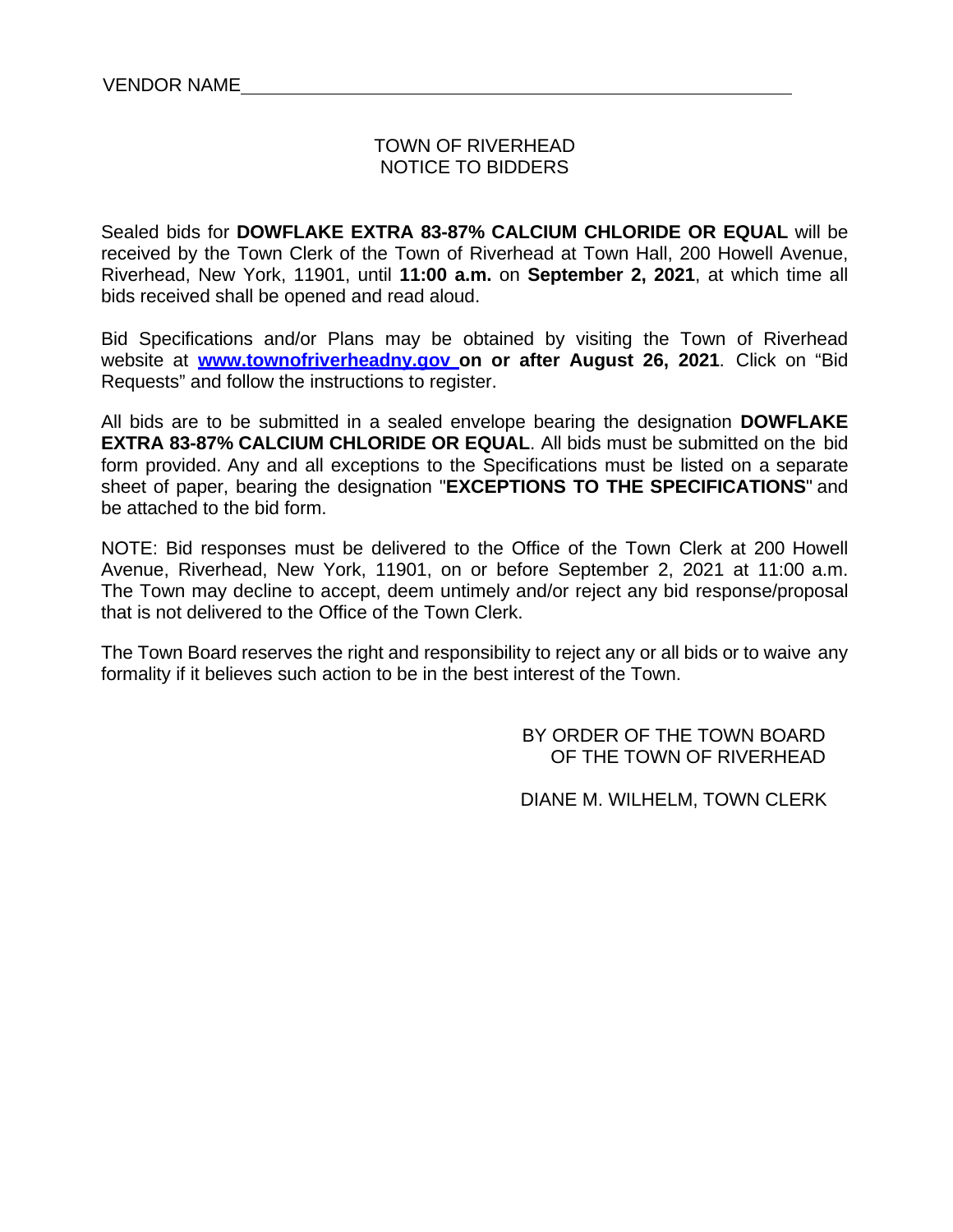# **TOWN OF RIVERHEAD BID SPECIFICATION**

#### **DOWFLAKE EXTRA 83-87% CALCIUM CHLORIDE OR EQUAL**

#### **I. GENERAL BID SPECIFICATIONS**

#### **1. General Instructions**

Bidders shall be responsible to carefully examine the bid specifications. These specifications require the doing of all things necessary or proper for, or incidental to the furnishing and delivery of said chemical-Calcium Chloride. All things not expressly mentioned in these specifications, but involved in carrying out their intent are required by these bid specifications; and the vendor shall perform the same as though they were specifically mentioned, described and delineated. Read all documents contained in the bid specifications.

Bidders are responsible for submitting their bids to the appropriate location at or prior to the time indicated in the specifications. **No bids will be accepted after the designated time or date indicated in the bid specifications.** It is suggested that registered mail be used to submit bids. Delay in mail delivery is not an exception to the receipt of a bid.

A copy of the official bid documents may be obtained at the Town's website: www.townofriverheadnv.gov. In addition to obtaining the official bid documents, any and all addendum pertaining to a particular bid or RFP are posted on the Town website referenced above-log and scroll to bid for **DOWFLAKE EXTRA 83-87% CALCIUM CHLORIDE OR EQUAL.** It is incumbent upon all potential bidders to view all posted addenda prior to the bid close date.

Any questions or clarification to the bid specifications or technical specifications must be submitted in writing to the Purchasing Agent at 200 Howell Ave., Riverhead, NY 11901 or by email to: baldinucci@townofriverheadny.gov prior to the bid opening, **unless otherwise stated\*.** Such questions must be in the possession of the Purchasing Agent at least 72 hours prior to the bid opening, **unless otherwise stated\*. Verbal questions will not be entertained.**

**Bidders must submit one original copy of their bids.** The original must be sealed and clearly marked **"DOWFLAKE EXTRA 83-87% CALCIUM CHLORIDE OR EQUAL".** All bids shall be made out on the proposal forms attached hereto and all the attached certificates must be completed and signed in compliance with the provisions of Section 103-d of the New York State General Municipal Law. All bids must be filled out in ink, or be typewritten. Bids submitted in pencil will be rejected as unresponsive. Bids which have been corrected by white out or cross out, and have not been initialed and/or dated will be rejected as unresponsive. Bid Responses may be rejected if they show any omission, irregularity, alteration of form, addition, condition, unresponsiveness, or unbalance.

Samples may be requested by the Town for the purpose of product evaluation and it is understood that samples will be provided at **no** charge to the Town and will be returned, when requested, within 30 days after the evaluation is completed, at the expense of the vendor. All samples left longer than 30 days after the evaluation period will be discarded.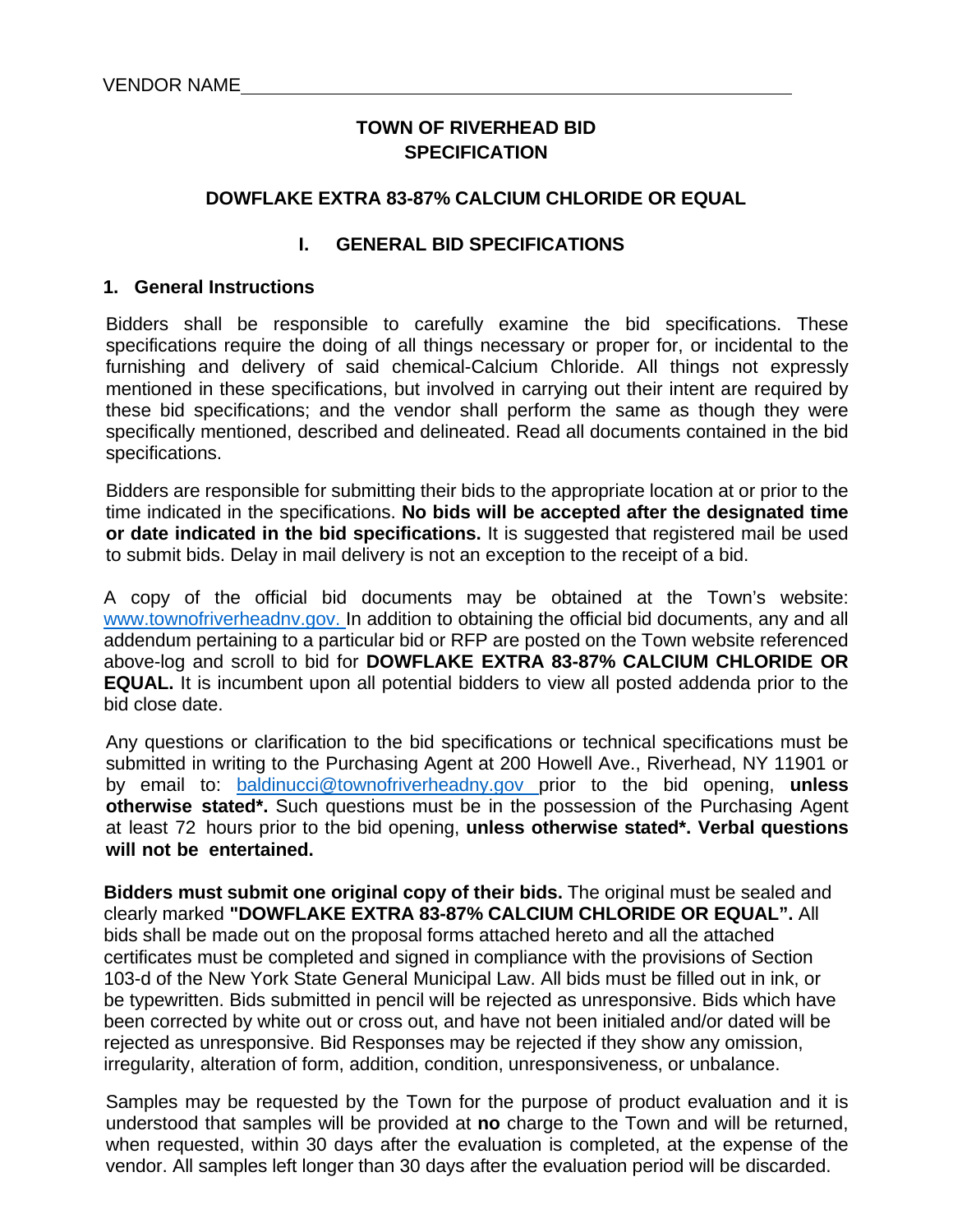The Purchasing Agent, and/or his/her designee, shall be the only one authorized to make changes or alterations to anything contained in these specifications. As stated above, any changes shall be posted as an addendum on the following website: www.townofriverheadny.gov. The Purchasing Agent reserves the right to reject all bids, parts of all bids, or all bids for any one or more items or contractual services included in the proposed contract, when such rejection is in the best interest of the Town. The contract will be awarded to the RESPONSIBLE BIDDER offering the best price or best value, availability to supply good/parts within the requested time frames, and location/proximity to the Town of Riverhead, 200 Howell Avenue, Riverhead, NY. A responsible bidder is a manufacturer, producer, dealer, distributor, vendor, or bona fide manufacturer's agent who has demonstrated judgment and integrity, is of good reputation, experienced in his work, whose record of past performance in the trade is established as satisfactory, and whose financial status is such to provide no risk to the Town of Riverhead in its contractual relations.

No bidder may withdraw a bid within forty-five (45) days after the actual date of the bid opening. Any bidder who does not honor their bid within the forty-five (45) days may be barred from bidding in any jurisdiction in New York State.

Any bidder, contractor, or manufacturer who, in the course of his work, uses or supplies products which may be toxic or harmful, shall provide an MSDS to the Town of Riverhead Purchasing Department prior to the use of those products by the Town or the Bidder.

Bidders who are required to adhere to the prevailing wage schedule shall obtain and maintain a current schedule from the New York State Department of Labor for the entire term of the contract. The Town may audit adherence to this schedule at any time during or after the contract period.

By submission of this bid, each bidder and each person signing on behalf of any bidder certifies, and in the case of a joint bid each party thereto certifies as to its own organization, under penalty of perjury, that to the best of its knowledge and belief that each bidder is not on the list created pursuant to paragraph (b) of subdivision 3 of section 165-a of the state finance law.

#### **2. Bid Costs and Expenses**

The Town of Riverhead will not pay any costs incurred by any BIDDER associated with any aspect of responding to the request for bids, including bid preparation, printing or delivery, or negotiation process.

#### **3. Bid Expiration Date**

Prices quoted in the bid shall remain fixed and binding on the Bidder for at least one (1) year from the date of the signed contract. The Town of Riverhead reserves the right to ask for an extension of time if needed.

# **4. Non-Conforming Bids**

Non-conforming Bids will not be considered. Non-conforming bids are defined as those that do not meet the requirements of the bid specification. The determination of whether a bid requirement is substantive or a mere formality shall reside solely within the Town of Riverhead.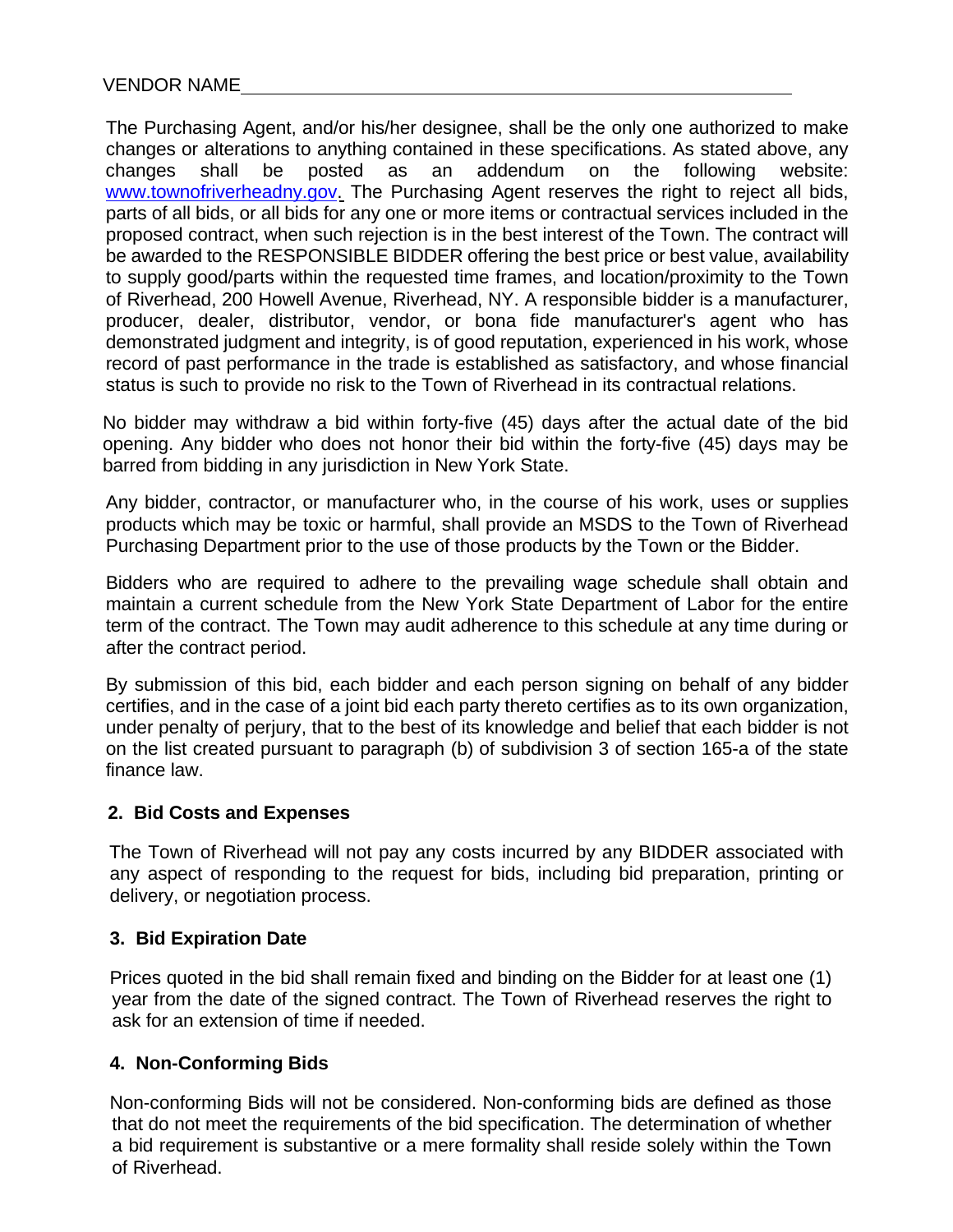# **5. Material and Equipment Specified by Name:**

Whenever any material or equipment is specified by patent or proprietary name or by the name of the manufacturer, unless stated differently, such specification shall be considered as if followed by the words "or acceptable equal", whether or not such words appear. The Vendor may offer material or equipment with equal or better qualities and performance in substitution for those specified which he considers would be in the Town's interest to accept. No verbal offers for substitution will be acknowledged or considered from Vendors, distributors, manufacturers or subcontractors. Any such offers shall be made in writing to the Purchasing Director for his/her consideration with the submission of the proposal and the vendor/seller shall include sufficient data which, together with any other data the Town may require, will enable the Town to assess the acceptability of the material or equipment. Such acceptance by the Town shall not relieve the Vendor from full responsibility from the efficiency and quality and performance of the substitute material or equipment, in the same manner and degree as the material and equipment specified by name.

It should be understood that specifying a brand name, components and/or equipment in these specifications shall not relieve the Vendor from full responsibility to produce the products in accordance with the performance warranty and contractual requirements. The Vendor is responsible for notifying the Town of any inappropriate brand name, component and/or equipment that may be called for in the specifications, and to propose a suitable substitute for consideration.

#### **6. Sub-Contracting**

The BIDDER selected shall be solely responsible for contractual performance and BIDDER assumes all responsibility for the quality of work performed under this contract.

#### **7. Discrepancies and Omissions**

BIDDER is fully responsible for the completeness and accuracy of their bid, and for examining this bid and all addenda. Failure to do so will be at the sole risk of BIDDER. Should BIDDER find discrepancies, omissions, unclear or ambiguous intent or meaning, or should any questions arise concerning this request for bid, BIDDER shall notify the PURCHASING AGENT, in writing, of such findings at least five (5) days before the bid opening. This will allow issuance of any necessary addenda. It will also help prevent the opening of a defective bid and exposure of BIDDER'S bid upon which award could not be made. All unresolved issues should be addressed in the bid. Protests based on any omission or error, or on the content of the solicitation, will be disallowed if these faults have not been brought to the attention of the Designated Contact, in writing, no later than five (5) calendar days prior to the time set for opening of the bids.

#### **8. Town's Right to Reject Bids**

The Town reserves the right to accept or reject any or all bids or any part of any bid, to waive defects, technicalities or any specifications (whether they be in the Town's specifications or BIDDER'S response), to sit and act as sole judge of the merit and qualifications of each product offered, or to solicit new bids on the same project or on a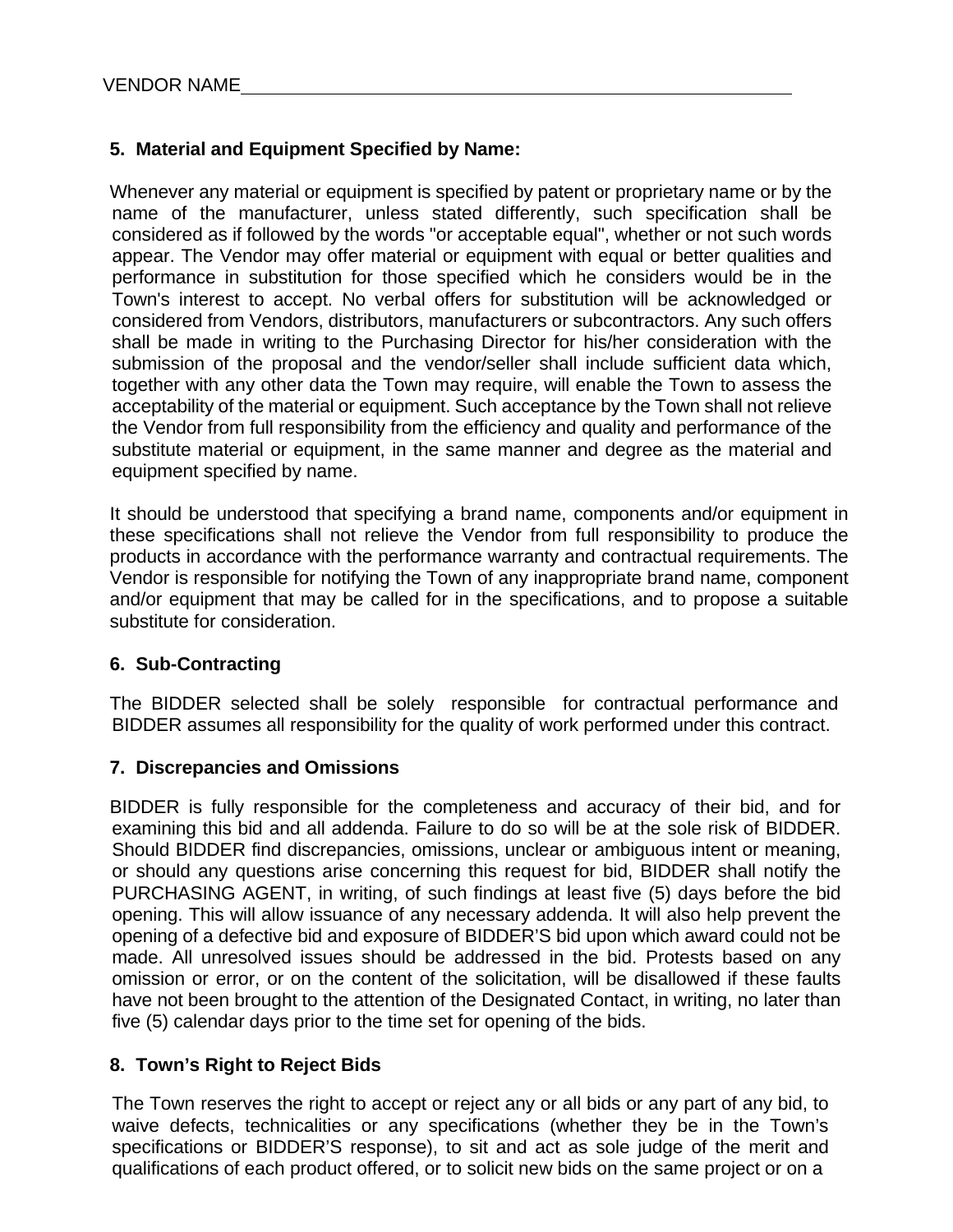modified project which may include portions of the originally proposed project as the Town may deem necessary in the best interest of the Town.

### **9. Town's Right to Cancel Solicitation**

The Town reserves the right to cancel this solicitation at any time during the procurement process, for any reason or for no reason. The Town makes no commitments expressed or implied, that this process will result in a business transaction with any BIDDER.

#### **10. Notification of Withdrawal of Bid**

BIDDER may modify or withdraw its bid by written request, provided that both bid and request is received by the Town prior to the bid due date. Bids may be re-submitted in accordance with the Bid Notice due date in order to be considered further. Bids become the property of the Town at the bid submission deadline. All bids received are considered firm offers at that time.

# **11. Exceptions to the Bid Specifications**

Any exceptions to the Bid Specifications or the Town's terms and conditions, must be highlighted and included in writing in the bid. Acceptance of exceptions is within the sole discretion of the evaluation of the Town.

# **12. Award of Contract**

The final award of a contract is subject to approval by the Town. The Town has the sole right to select the successful BIDDER(S) for award, to reject any bid as unsatisfactory or non- responsive, to award a contract to other than the lowest priced bid, to award multiple contracts, or not to award a contract. Notice in writing to a BIDDER of the acceptance of its bid by the Town will constitute a contract, and no BIDDER will acquire any legal or equitable rights or privileges until the occurrence of such event.

#### **13. Contract Terms and Conditions**

The term of the contract between the successful bidder and the Town shall be for one (1) year. At the end of the contract period, the contract may be extended (not to exceed 1 one (1) year extension) upon the same terms and conditions at the sole discretion of the Town of Riverhead and with the consent of the vendor. The Town also reserves the right to cancel this contract at any time without notice.

#### **14. Independent Contractors**

The parties to the contract shall be independent contractors to one another, and nothing herein shall be deemed to cause this agreement to create an agency, partnership, joint venture or employment relationship between parties. Each party shall be responsible for compliance with all applicable workers compensation, unemployment, disability insurance, social security withholding and all other similar matters. Neither party shall be liable for any debts, accounts, obligations or other liability whatsoever of the other party or any other obligation of the other party to pay on the behalf of its employees or to withhold from any compensation paid to such employees any social benefits, workers compensation insurance premiums or any income or other similar taxes.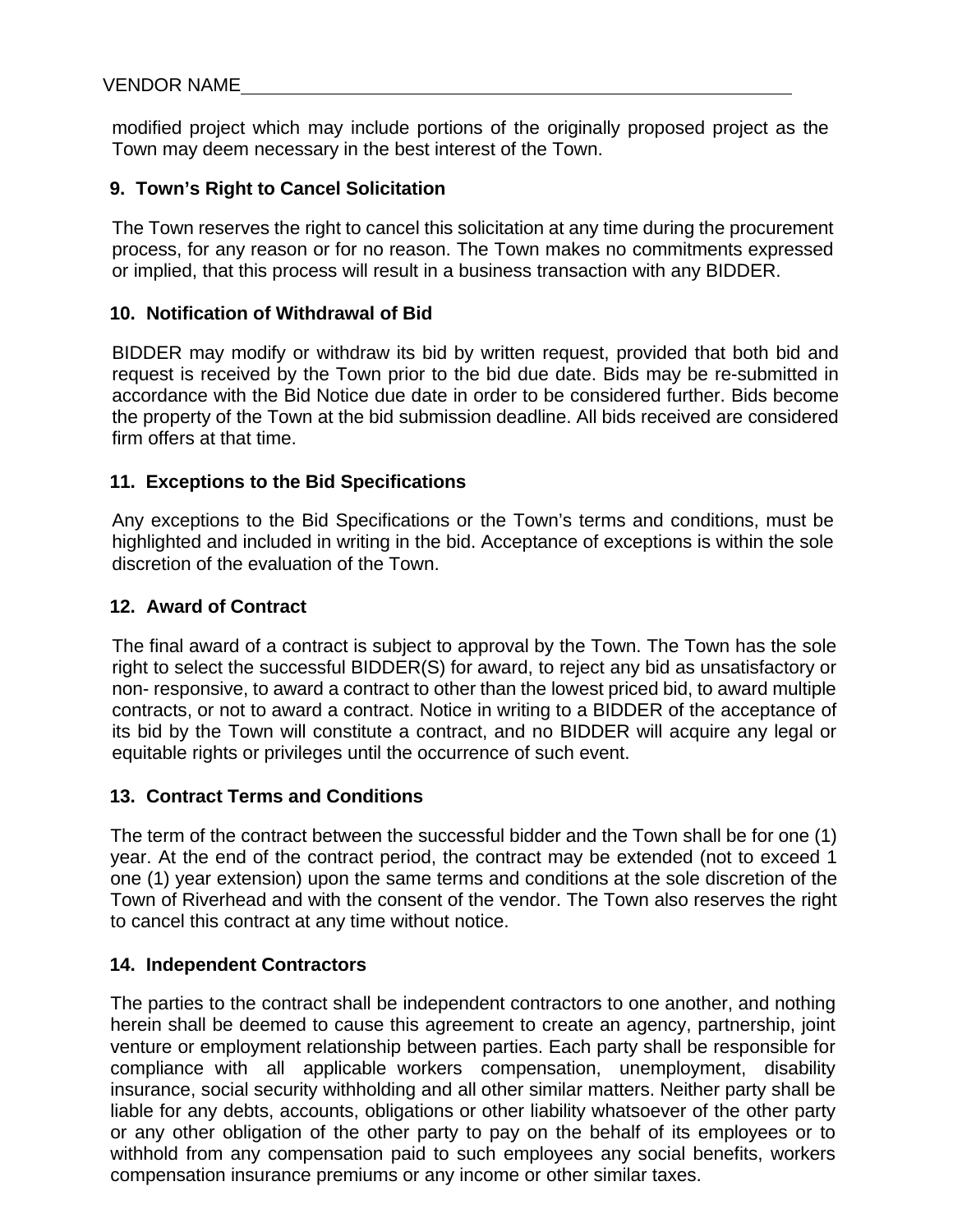# **15. Licenses and Permits**

In performance of the contract, the BIDDER will be required to comply with all applicable federal, state and local laws, ordinances, codes, and regulations. The cost of permits and other relevant costs required in the performance of the contract shall be borne by the successful BIDDER. The BIDDER shall be properly licensed and authorized to transact business in the State of New York.

#### **16. Notice**

Any notice to the Town of Riverhead required under the contract shall be sent to:

**Teresa Baldinucci, Purchasing Agent Town of Riverhead 200 Howell Avenue Riverhead, NY 11901**

#### **17. Indemnification**

a. General Indemnification**:**

By submitting a bid, the proposing BIDDER agrees that in the event it is awarded a contract, it will indemnify and otherwise hold harmless the Town of Riverhead, its agents and employees from any and all liability, suits, actions, or claims, together with all costs, expenses for attorney's fees, arising out of the BIDDER'S its agents and employees' performance work or services in connection with the contract, regardless of whether such suits, actions, claims or liabilities are based upon acts or failures to act attributable, whole or part, to the Town, its employees or agents.

b. Insurance:

BIDDER recognizes that it is operating as an independent contractor and that it is liable for any and all losses, penalties, damages, expenses, attorney's fees, judgments, and/or settlements incurred by reason of injury to or death of any and all persons, or injury to any and all property, of any nature, arising out of the BIDDER'S negligent performance under this contract, and particularly without limiting the foregoing, caused by, resulting from, or arising out of any act of omission on the part of the BIDDER in their negligent performance under this contract.

The BIDDER shall maintain such insurance as will protect against claims under Worker's Compensation Act and from any other claims for damages for personal injury, including death, which may arise from operations under this contract. The BIDDER is an independent Bidder and is not an employee of the Town of Riverhead. During the term of this contract, the BIDDER shall, at its own expense, carry insurance minimum limits as set forth in Bid Sheet. Upon award of bid, BIDDER shall provide a copy of all insurance certificates identified in Bid Sheet within thirty six hours of notification of successful bid and prior to commencement of any services identified in the contract/bid specification. In the event the BIDDER fails to provide the insurance required information, the Town may cancel the award and award to the next lowest bidder.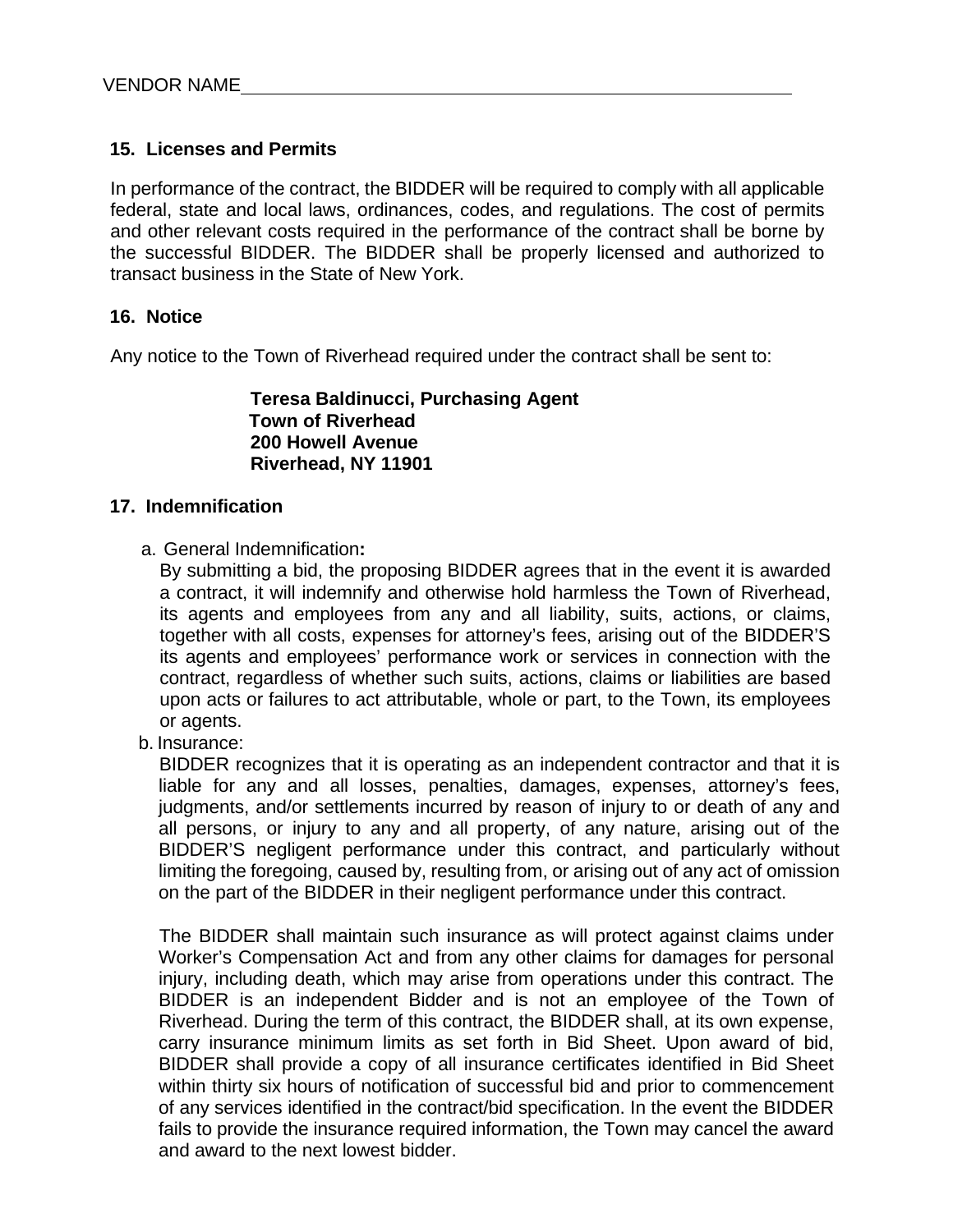# **18. Piggybacking Clause Method of Award**

The contract, if awarded, will be to the lowest responsive/responsible bidder(s) or vendor providing best value in part or in whole who meet(s) all the terms of the specifications. The TOWN guarantees no minimum or maximum purchases or contracts as a result of award of this bid. The Town of Riverhead reserves the right to allow all municipal and not for profit organizations authorized under the General Municipal Laws of the State of New York, to purchase any goods and/or services awarded as a result of this bid in accordance with the latest amendments to NYS GML 100 through 104. However, it is understood that the extension of such contracts are at the discretion of the vendor and the vendor is only bound to any contract between the Town of Riverhead and the vendor. Additionally, the TOWN reserves the right to purchase any goods or services included as a part of this bid from any means legally available to it.

# **II. BID SPECIFICATIONS**

#### **1. Scope**

The Town of Riverhead seeks vendors who are authorized to distribute Dowflake EXTRA 83-87% Calcium Chloride or Equal and located within a 20 mile radius from Town Hall (200 Howell Avenue, Riverhead, NY) for the supply and pick up and/or delivery of Dowflake EXTRA 83-87% Calcium Chloride or Equal for the Town of Riverhead. The Town intends to use the Calcium Chloride Flakes for snow and ice removal at various municipal sites (i.e. Town Hall, Town Hall West, Building & Planning Department etc) and has selected this type product/chemical based upon its ability to stay put on flat or sloped surfaces; easy pass through for spreaders and equipment; effectiveness for wind and below freezing temperatures; and, minimizes tracking of the chemical onto inside floor surfaces and ease of clean-up. The Calcium Chloride Flakes shall be in 50 LB bags.

#### **2. Pick Up & Delivery**

The Town, typically Engineering/Buildings & Grounds Department and/or Sewer Department, seeks and prefers pick up of the Dowflake EXTRA 83-87% Calcium Chloride or Equal as the pickup option allows the Buildings & Grounds Department or Sewer Department to determine the quantity needed at each of the municipal or sewer district sites and distribute the Dowflake EXTRA 83-87% Calcium Chloride or Equal accordingly. As stated above and based upon the Town's preference for pick-up, the Town seeks a qualified bidder located within a 20 mile radius from Town Hall - 200 Howell Avenue, Riverhead, NY**.**

In the event that the Town requests delivery, the successful bidder shall provide delivery within 36 hours of order notification by the Town. The Successful Bidder is responsible for all aspects of delivery, including, unloading of items from the delivery truck and the safe and secure placement of the items in the designated area and the Town accepts no responsibility for unloading and placing the items. Note, deliveries may be made Monday through Friday, 7:30 a. m to 3:00 p. m., excluding legal holidays.

In the event the successful bidder fails to have the Dowflake EXTRA 83-87% Calcium Chloride or Equal in stock and available for pickup or fails to deliver the Dowflake EXTRA 83-87% Calcium Chloride or Equal within the time frame the TOWN reserves the right to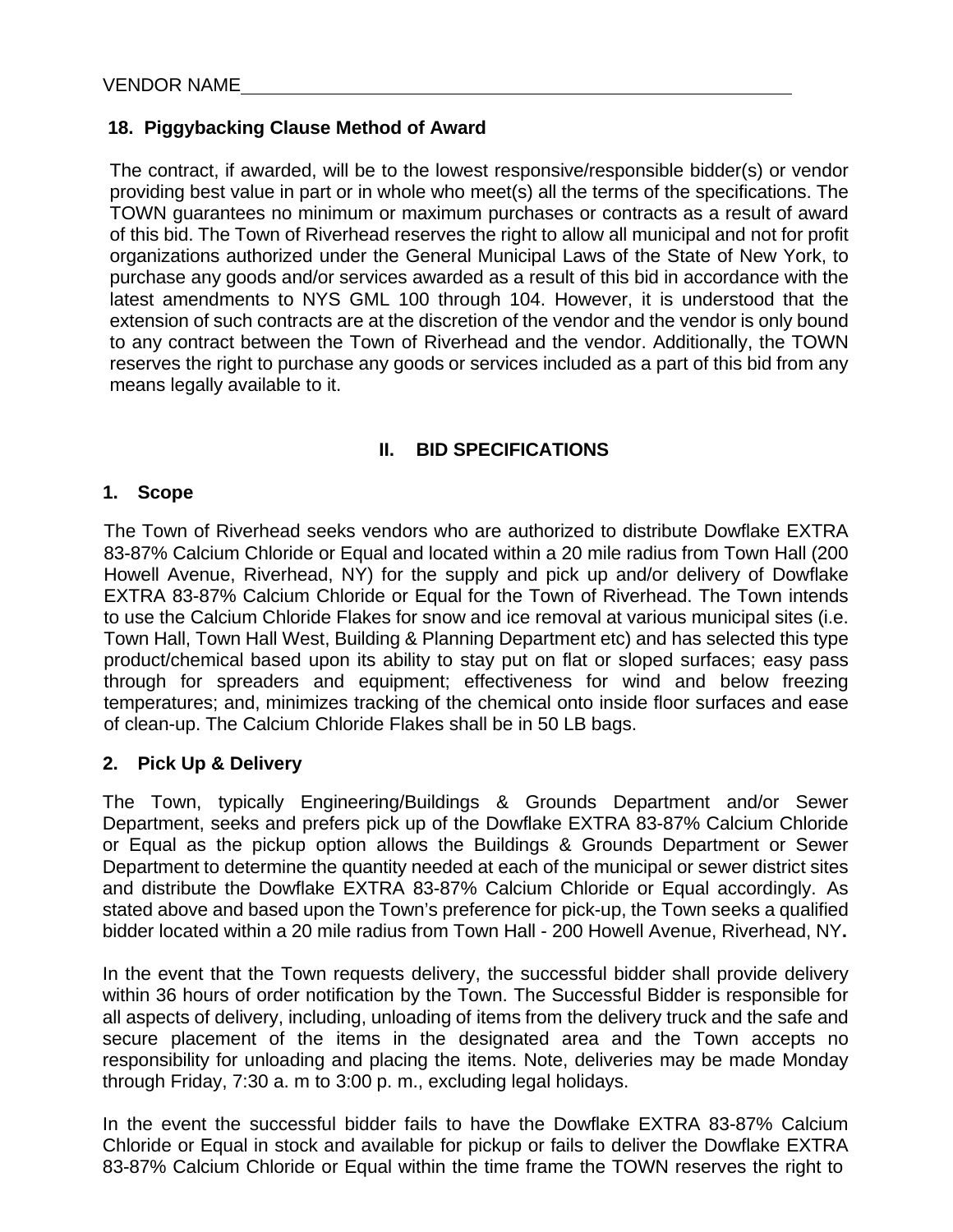purchase the product elsewhere, and any excess cost to the TOWN will be absorbed by such delinquent successful bidder. In the event delivery of Dowflake EXTRA 83-87% Calcium Chloride or Equal under this contract shall be necessarily delayed because of strike, injunctions, government controls or by reason or any other cause of circumstance beyond the control of the bidder, the time of completion of delivery shall be extended by a number of days to be determined in each instance by mutual agreement between the Town and the Bidder.

#### **3. Quality and Quantities**

While the Town typically requires and purchases 2000 lbs. of Dowflake EXTRA 83-87% Calcium Chloride or Equal annually, the Town shall not be obligated to purchase any quantity and/or Town may purchase less or more, if necessary.

#### **4. Pricing & Bid Award**

a. Bidders **must submit their bid** based upon their List Price that is in effect at the time and date of bid opening. To the extent the bidder charges a fee for delivery (delivery includes unloading and placement in an area designated by the Town), the bidder must identify the delivery fee/cost on the bid sheet otherwise the price quoted shall be deemed to include all delivery costs any point in the Town of Riverhead, New York and include unloading and placement/restacking in an area designated by the Chief Engineer or his designee. The Town will evaluate all bids based upon price, discount, type or quantity of supplies available on hand, and proximity to Town of Riverhead and make one or more than one award to such bids deemed in the best interest of the Town.

#### **5. Invoices & Payments**

- a. The vendor shall either accept a Town issued credit card or the vendor shall put the item(s) "on account" and submit an invoice for payment to the Town on a monthly basis. **The vendor shall not accept cash payment for any item.**
- b. All invoices, vouchers, packing slips and any correspondence shall include the following: date/time; description of item; identify the Town employee accepting the delivery or picking up the item. All invoices shall be submitted for payment to:

**Town Hall 200 Howell Ave. Riverhead, NY 11901**

# **Every invoice must identify the employee receiving the item.**

#### **6. Contract Period**

The contract period for this bid award shall commence on date of award until **October 1, 2022** with the option to extend the contract for one (1) additional twelve-month period, upon the mutual agreement of both parties and based upon the same terms and conditions set forth in these specifications and award.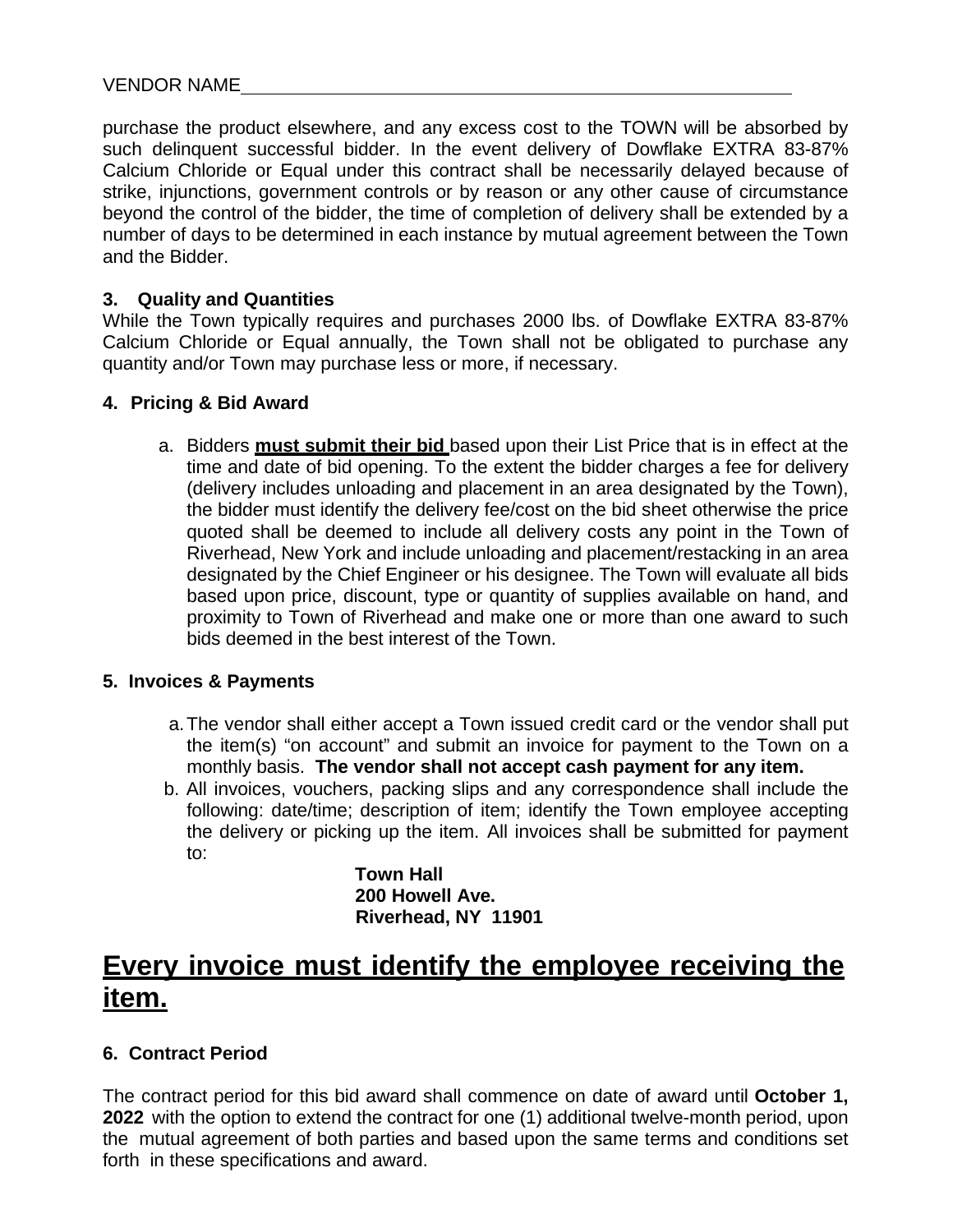# **7. Municipal Indemnification**

The successful bidder must agree to save, keep, bear harmless and fully indemnify the Town and any of its officers, agents, or representatives from all damages, costs or expenses in law or equity that may at any time arise or be set up for an infringement of the patent rights of any person or persons in consequence of the use by the Town or by any of its officers, agents or representatives of articles supplied under the contract arising from bids submitted and of which the successful bidder and manufacturer are not lawfully entitled to sell, provided the Town gives the successful bidder and manufacturer prompt notice in writing of any suit and all information necessary to defend same.

# **8. Confidential and Proprietary Information**

- a. All information contained in the Bid is subject to production under the New York Freedom of Information Act. Each Bidder shall be responsible for identifying all information in its Bid that it considers confidential and proprietary and not subject to release to the general public for any reason by including with its Bid a separate list entitled "Confidential and Proprietary Information". The list shall identify all such information and shall include the location of such information in the Bid, including page numbers, as well as an explanation as to why each piece of information is considered to be confidential and proprietary. All information not included on the list, even if marked as confidential or "proprietary, shall be considered public information and is subject to release at such time identified in the Town of Riverhead Procurement Policy and as required under the Freedom of Information Act.
- b. Reasons given for considering information within a Bid Response confidential or proprietary shall be legally justifiable, which is within the sole discretion of the County. Indicating that a Bid Response in its entirety is confidential and proprietary is not legally justifiable, is not acceptable, and may be grounds for the Town rejecting the Bid Response on the grounds that the Bid Response is not responsive.
- c. Limitations to Liability: Town of Riverhead assumes no responsibility and no liability for costs incurred by Successful Bidder in responding to this bid, including requests for additional information. The Town assumes no responsibility and shall not be liable in any way for the release to the public of information that is contained in the Bid Response.
- d. Bidder agrees to promptly provide any non-confidential information or materials required by the Town to respond to such requests, to the extent required by law.

#### **9. Independent Contractor**

In the performance of this Agreement, the Bidder, including its employees, agents, and subcontractors shall act solely as an independent contractor, and nothing contained in or implied by this Agreement shall be construed at any time to create any other relationship between the Town and the Bidder, including employer and employee, partnership, principal and agent, or joint venture.

#### **10. Assignment**

The Contract resulting from this bid and the compensation, which may become due thereunder are not assignable except with prior written approval of the Town.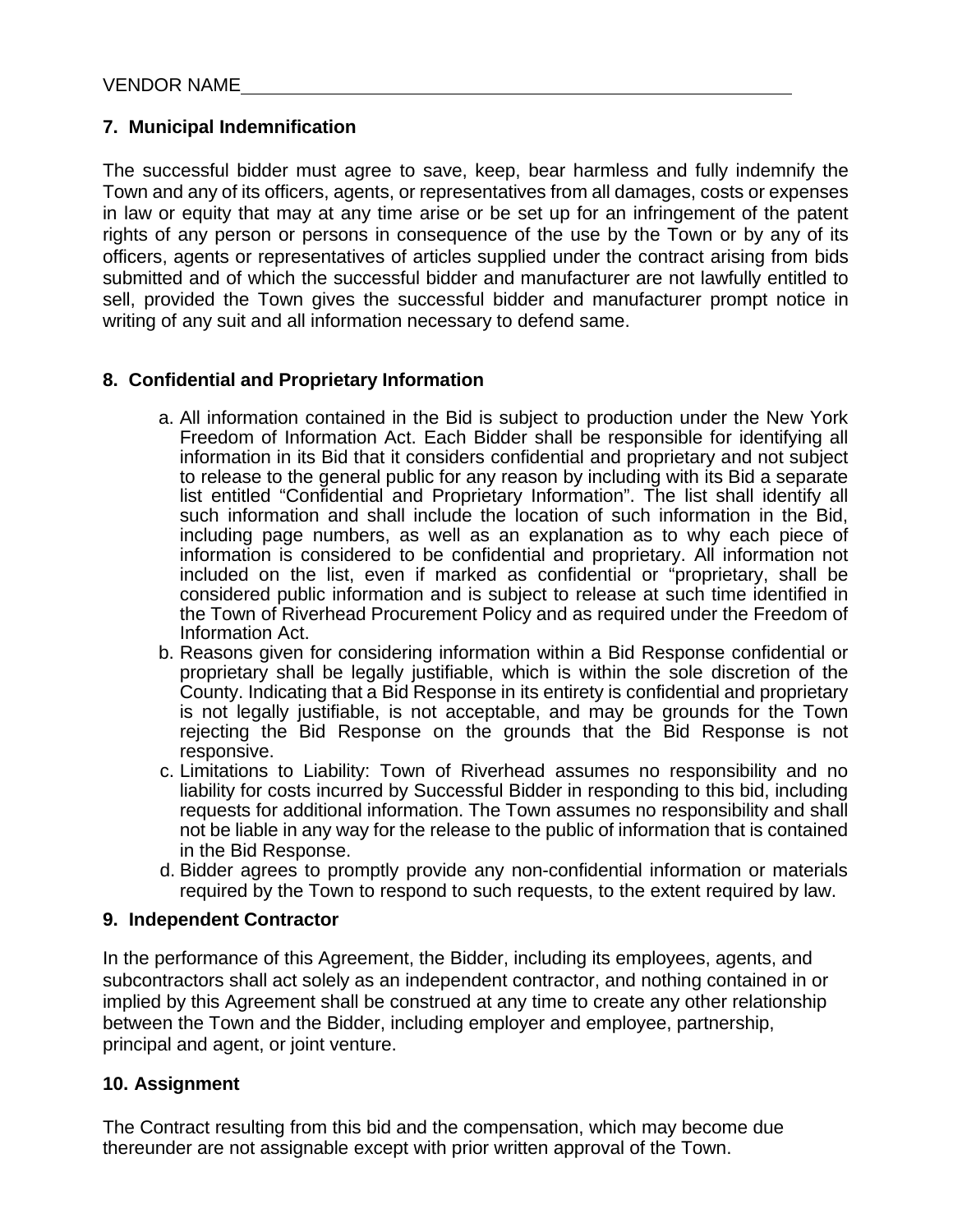#### **11. Interpretation**

The Contract resulting from this Solicitation shall be construed under the laws of the State of New York.

#### **12. Indemnification**

If a Contract is awarded, the Successful Bidder shall be required to indemnify, defend, and hold the County, its employees, and agents harmless from and against any and all claims, loss, liability, cost, and expenses, including attorney fees, howsoever arising or incurred, alleging personal injury, bodily injury, including death, or property damage arising out of or attributable to the Successful Bidder's performance of the Contract awarded.

# **13. Termination Process**

a. Termination for Convenience:

Notwithstanding anything contained herein, the Town may terminate this Agreement anytime, in whole or in part, without showing cause by providing thirty (30) days written notice to the Successful Bidder. The Town shall pay all reasonable costs incurred by the Successful Bidder up to the date of termination. The Successful Bidder shall not be reimbursed for any anticipatory profits, which have not been earned to the date of termination.

- b. The Successful Bidder shall be provided 30 days' notice of any termination not for cause and shall only perform such work during the 30-day notice period that is authorized in writing by the County's Purchasing Agent.
- c. This Agreement may be terminated by the Town upon at least seven (7) days' notice to the Successful Bidder in the event that: (1) the Work is permanently abandoned by the Town; (2) continued Work is deemed by the Town, in its sole discretion, not to be in the best interests of the Town; or (3) monies are no longer available or are not appropriated to fund the Work being performed or to be performed under this Agreement.
- d. Termination for Cause:

Notwithstanding anything contained herein, if the Successful Bidder fails to fulfill its obligation under this Agreement properly and on time or otherwise violates any provision of this Agreement, the Town may terminate this Agreement by written notice to the Successful Bidder. The notice shall specify the acts or omissions relied upon as cause for termination. All finished or unfinished goods or services provided by the Successful Bidder shall, at the Town's option, become the Town's property. The Town shall pay the successful Bidder fair and equitable compensation for satisfactory performance prior to receipt of notice of termination less the amount of damages caused by the Successful Bidder's breach. If the damages are more than the compensation payable to the Successful Bidder, the Successful Bidder shall remain liable after termination, and the Town may take all steps necessary to collect damages.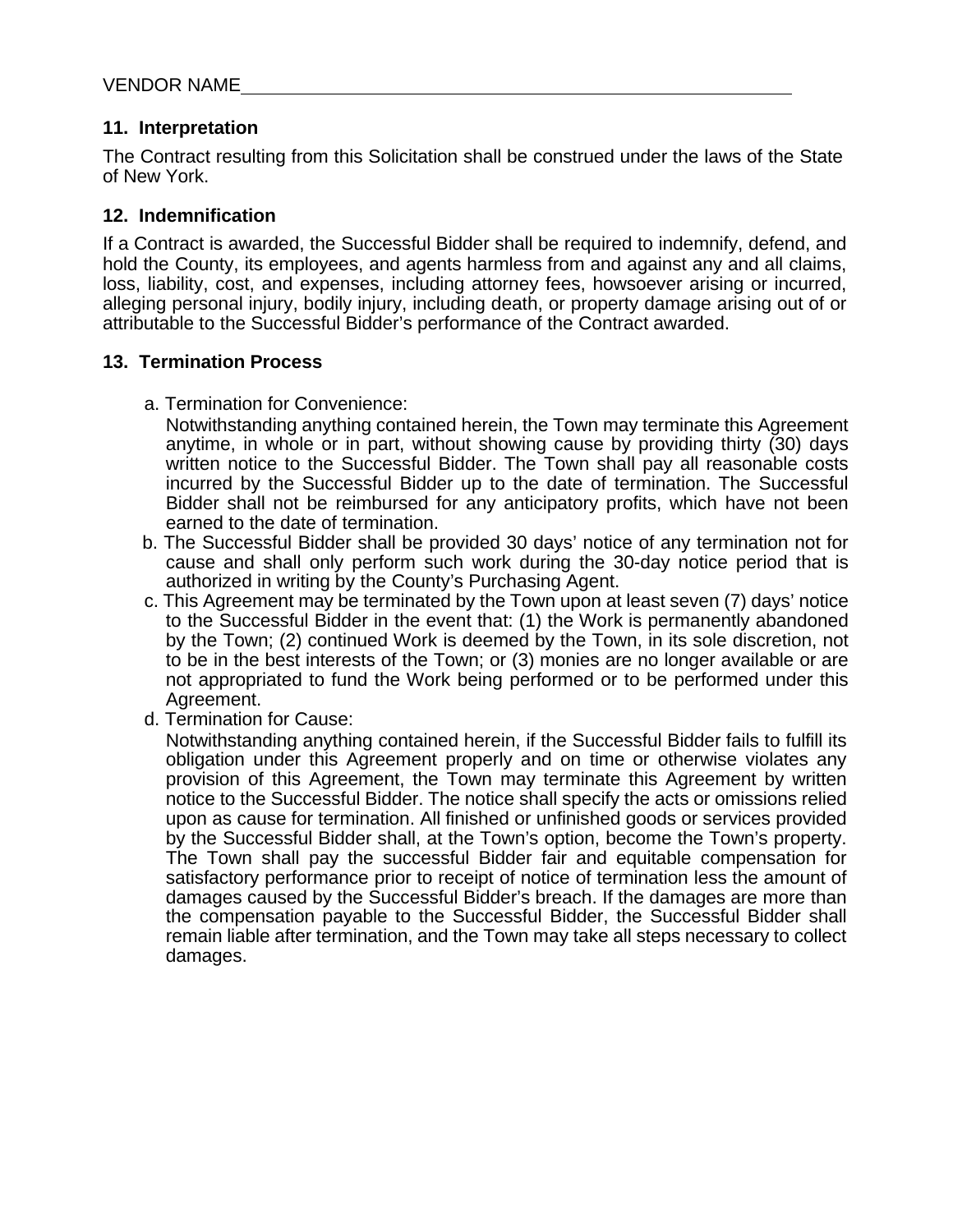# **DOWFLAKE EXTRA 83-87% CALCIUM CHLORIDE OR EQUAL PROPOSAL/BID SHEET**

#### **1. Company information**:

a. Name, physical address, mailing address, telephone number, fax number, the name of the primary contact for this bid, and the e-mail address for the primary contact and/or main office.

Confirm that the company is an authorized dealer/distributor of Dowflake Extra 83-87% Calcium Chloride or Equal

| Yes | or | <b>NO</b> |
|-----|----|-----------|
|-----|----|-----------|

Identify the location for pick-up of Dowflake Extra 83-87% Calcium Chloride or Equal

#### **2. Insurance**:

- a. Proof of Comprehensive General Liability Insurance, including products completed, contractual, property and personal injury in the amount of \$1,000,000.00 per occurrence and \$2,000,000.00 in the aggregate; and
- b. Proof of professional liability insurance in the amount of (\$1,000,000.00.); and
- c. Proof of Automotive/Equipment Liability (Bodily Injury and Property Damage) insurance in the amount of \$100,000 (per occurrence)/\$300,000 (total).

(Please annex proof of insurance.)

**3.** Identify or provide information regarding availability "in stock" or ability to supply within the time parameters set forth in the bid specifications: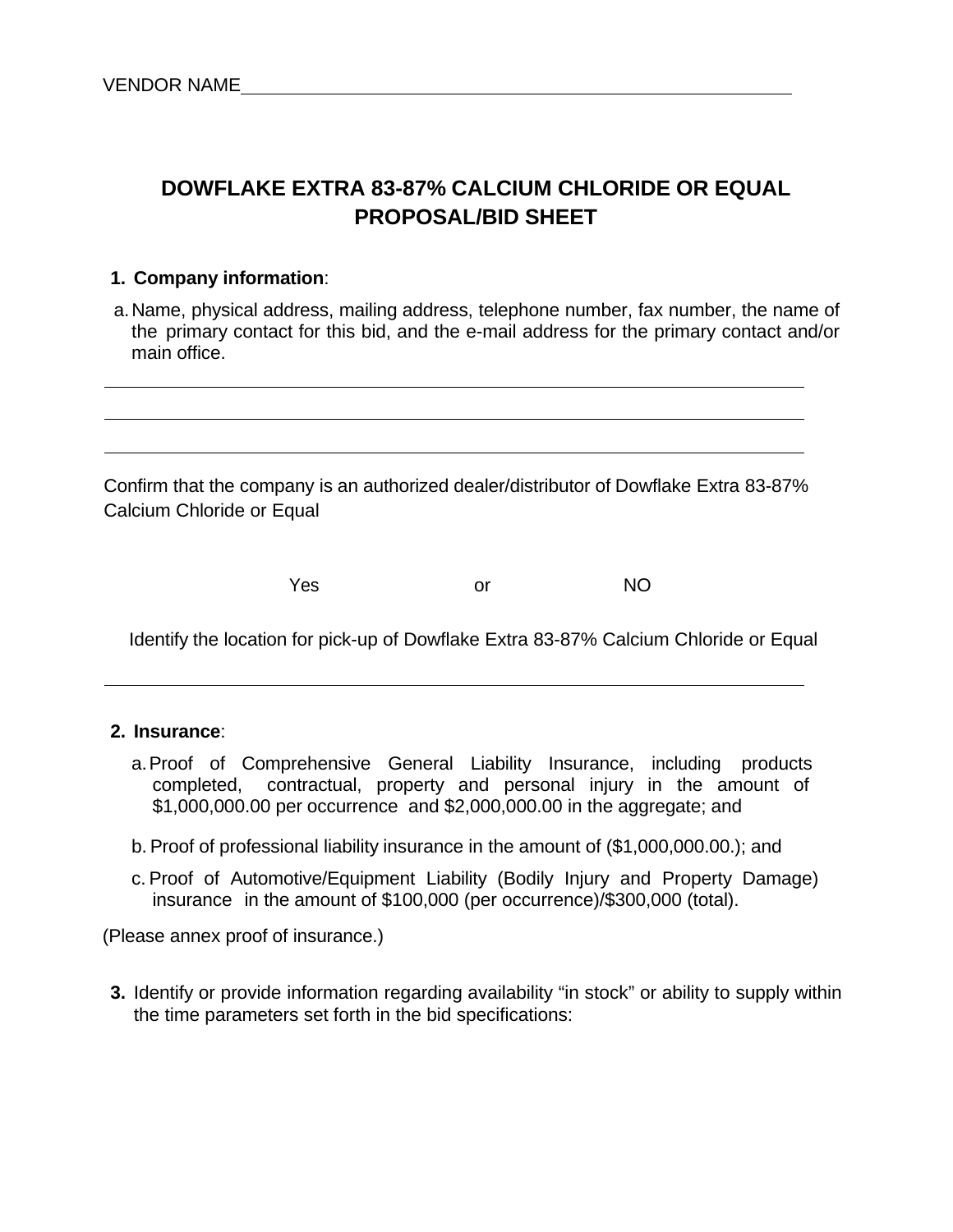|    | <b>Chemical</b>                                                        | <b>MANUFACTURER</b> | <b>IN Stock</b><br>(yes or no) | <b>Estimated Delivery Time</b> |
|----|------------------------------------------------------------------------|---------------------|--------------------------------|--------------------------------|
| 1. | DOWFLAKE EXTRA 83-<br>87% CALCIUM<br><b>CHLORIDE OR EQUAL</b><br>50lbs |                     |                                |                                |

Pick up Price per 50lb bag: \$

Delivery Price per 50lb bag: \$

**NOTE: IT IS THE RESPONSIBILITY OF THE VENDOR TO MAKE CERTAIN THIS BID DOCUMENT IS DELIVERED TO THE TOWN CLERKS OFFICE AND CLEARLY INDICATED ON THE OUTSIDE OF THE ENVELOPE – DISQUALIFICATION OF BID COULD RESULT IF THESE INSTRUCTIONS ARE NOT FOLLOWED.**

# **PLEASE PUT VENDOR NAME ON EVERY PAGE**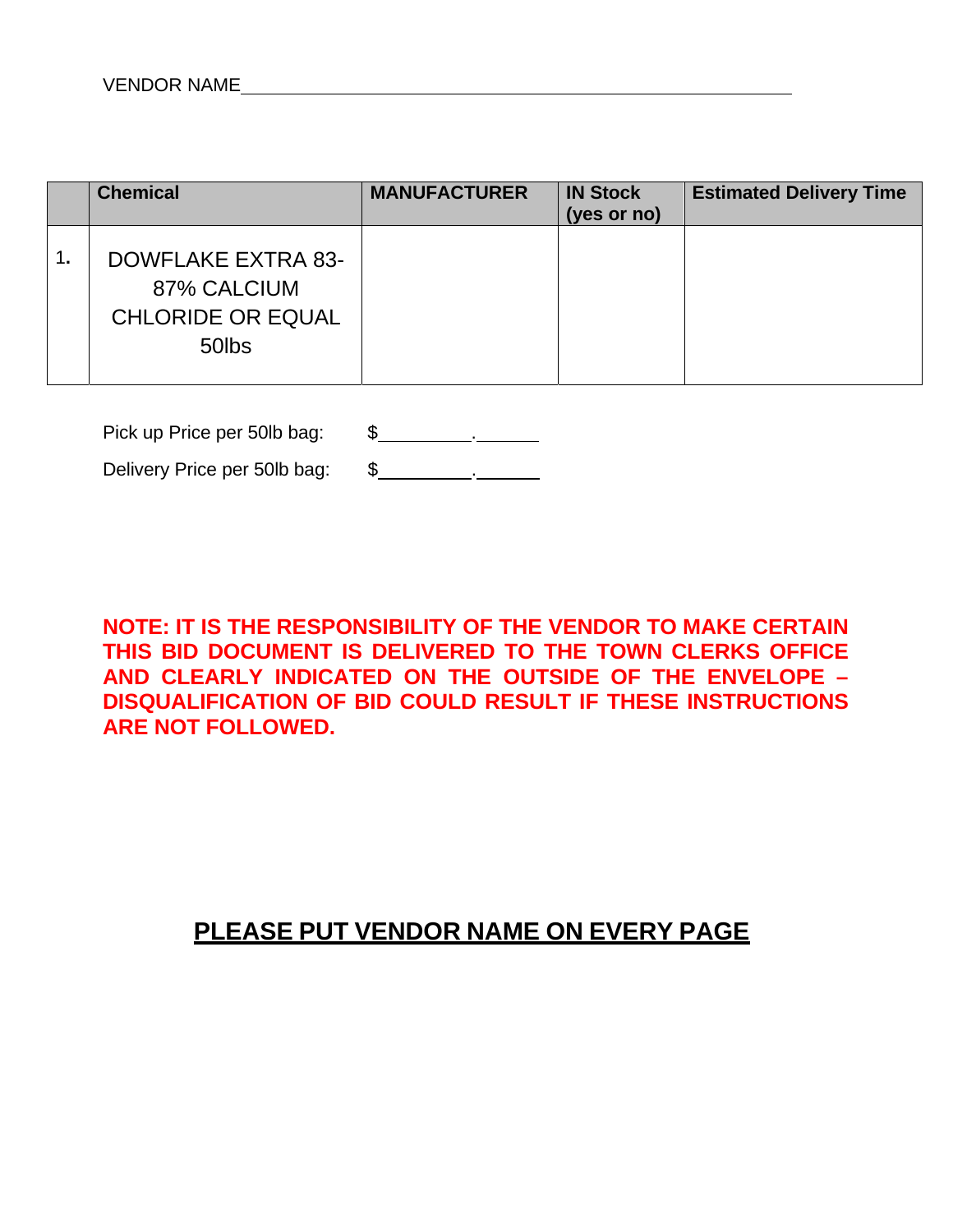# **NON-COLLUSIVE CERTIFICATE**

#### (MUST BE COMPLETED. SIGNED. NOTARIZED AND RETURNED WITH BID)

#### UNDER PENALTIES OF PERJURY:

(bidder), being duly sworn, deposes and says:

- A) This bid or proposal has been independently arrived at without collusion with any other bidder or with any competitor or potential competitor;
- B) This bid or proposal has not knowingly been disclosed, prior to the opening of bids or proposals for this project, to any other bidder, competitor, or potential competitor;
- C) No attempt has been made or will be made to induce any other person, partnership, or corporation to submit or not to submit a bid or proposal;
- D) The person signing this bid or proposal certifies that he has been fully informed regarding the accuracy of the statements contained in this certification, and under penalties of perjury, affirms the truth thereof, such penalties being applicable to the bidder as the person signing on its behalf; and
- E) That the attached hereto (if a corporate bidder) is a certified copy of a resolution authorizing the execution of this certificate by the signatory of this bid or proposal on behalf of the corporate bidder.

Corporation:

(PRINT CORPORATION NAME)

By:

(SIGNATURE) (TITLE)

Address: which is a set of the set of the set of the set of the set of the set of the set of the set of the set of the set of the set of the set of the set of the set of the set of the set of the set of the set of the set

Sworn to before me this

day of , 20\_\_\_

Notary Public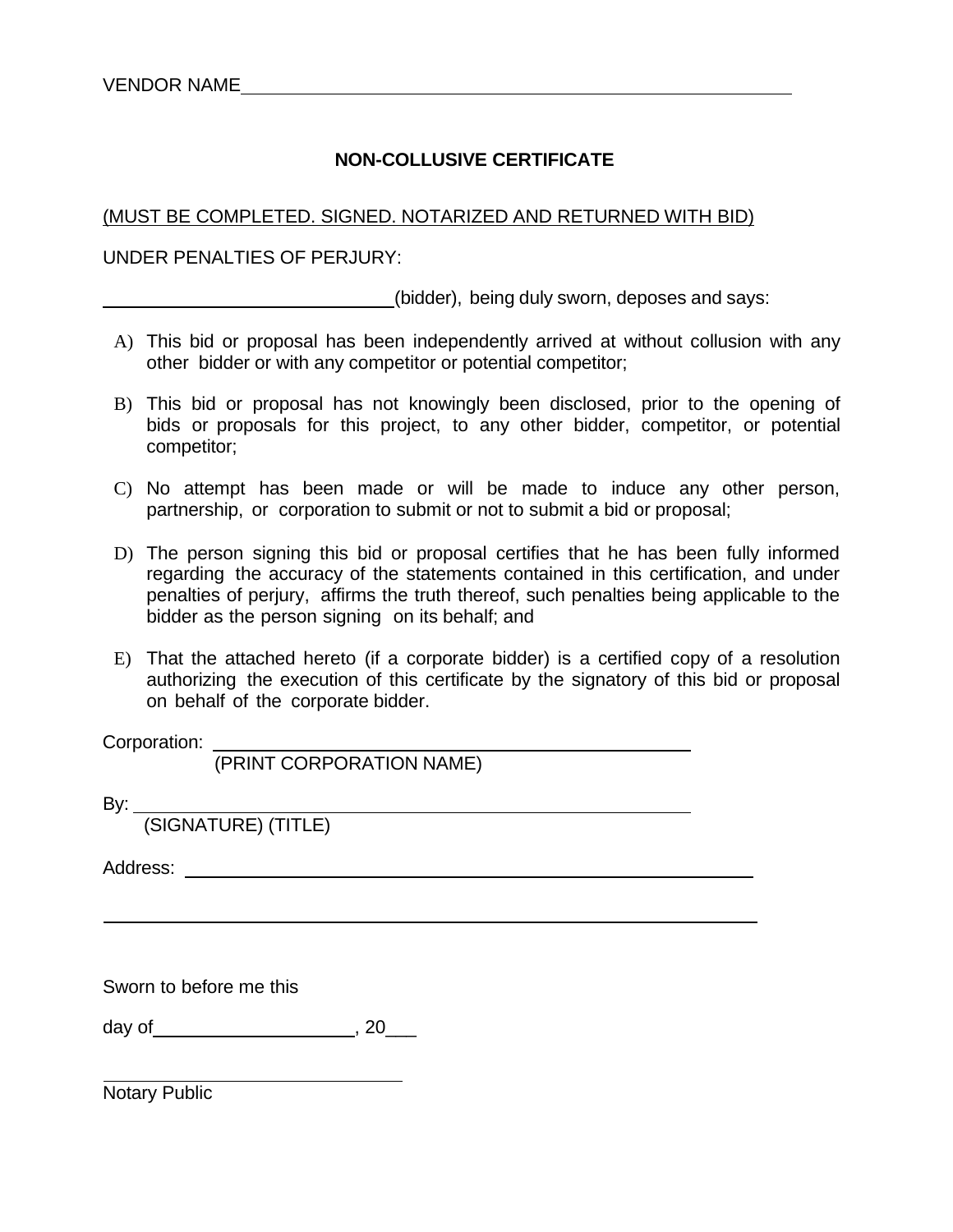I/WE FULLY UNDERSTAND THAT THE ACCEPTANCE OF THIS BID IS SUBJECT TO THE PROVISIONS OF SECTION 103A AND 103B OF THE GENERAL MUNICIPAL LAW.

| CONTACT PERSON: University of the contract of the contract of the contract of the contract of the contract of the contract of the contract of the contract of the contract of the contract of the contract of the contract of |  |  |  |  |  |  |
|-------------------------------------------------------------------------------------------------------------------------------------------------------------------------------------------------------------------------------|--|--|--|--|--|--|
| DATE: _______________________                                                                                                                                                                                                 |  |  |  |  |  |  |

SIGNATURE OF AGENT/DEALER: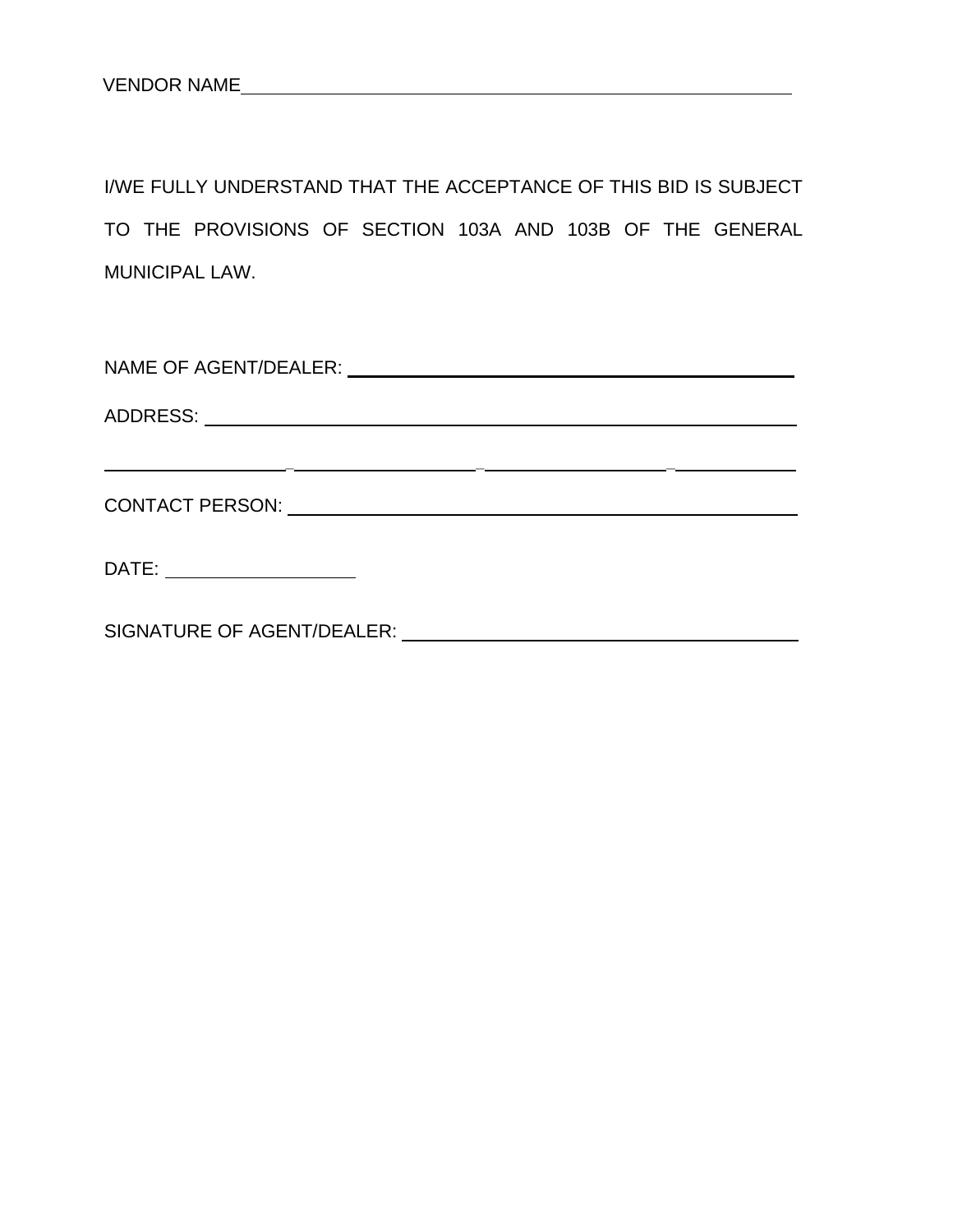$\overline{a}$ 

# **IRAN DIVESTMENT ACT CERTIFICATION**

As a result of the Iran Divestment Act of 2012 (Act), Chapter 1 of the 2012 Laws of New York, a new provision has been added to the State Finance Law (SFL), § 165-a, effective April 12, 2012. Under the Act, the Commissioner of the Office of General Services (OGS) will be developing a list (prohibited entities list) of "persons" who are engaged in "investment activities in Iran" (both are defined terms in the law). Pursuant to SFL § 165-a(3)(b), the initial list is expected to be issued no later than 120 days after the Act's effective date, at which time it will be posted on the OGS website.

By submitting a bid in response to this solicitation or by assuming the responsibility of a Contract awarded hereunder, Bidder/Contractor (or any assignee) certifies that once the prohibited entities list is posted on the OGS website, it will not utilize on such Contract any subcontractor that is identified on the prohibited entities list.

Additionally, Bidder/Contractor is advised that once the list is posted on the OGS website, any Bidder seeking to renew or extend a Contract or assume the responsibility of a Contract awarded in response to the solicitation, must certify at the time the Contract is renewed, extended or assigned that it is not included on the prohibited entities list.

During the term of the Contract, should the TOWN OF RIVERHEAD receive information that a person is in violation of the above-referenced certification, the TOWN OF RIVERHEAD will offer the person an opportunity to respond. If the person fails to demonstrate that it has ceased its engagement in the investment which is in violation of the Act within 90 days after the determination of such violation, then the TOWN OF RIVERHEAD shall take such action as may be appropriate including, but not limited to, imposing sanctions, seeking compliance, recovering damages, or declaring the Bidder in default.

The TOWN OF RIVERHEAD reserves the right to reject any bid or request for assignment for an entity that appears on the prohibited entities list prior to the award of a contract, and to pursue a responsibility review with respect to any entity that is awarded a contract and appears on the prohibited entities list after contract award.

| Signature: <u>Contract Communication</u> |
|------------------------------------------|
| <b>Print Name:</b>                       |
|                                          |
| Company Name:                            |
| Date:                                    |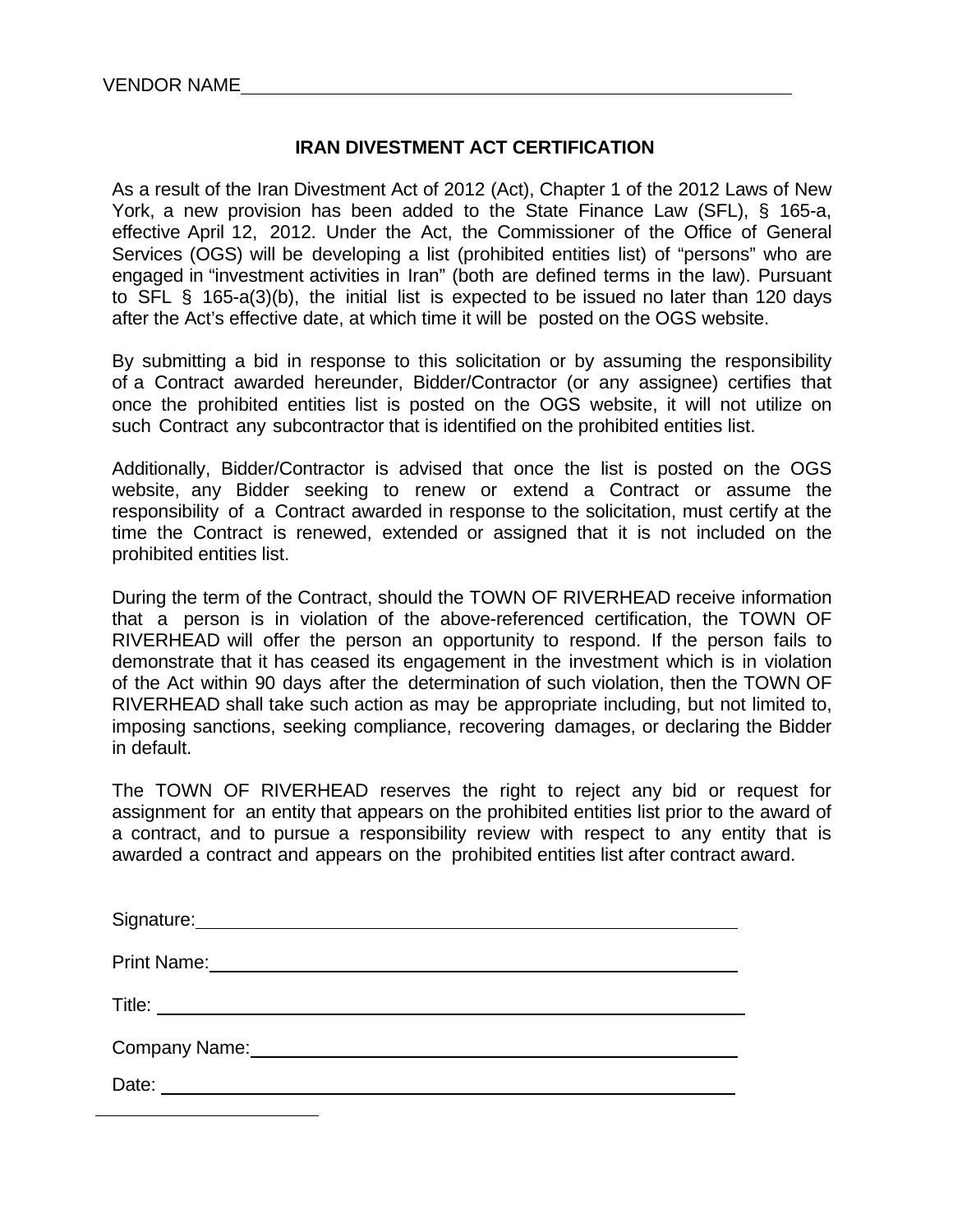# **SEXUAL HARASSMENT STATEMENT**

By submission of this bid, each bidder and each person signing on behalf of any bidder certifies, and in the case of a joint bid each party thereto certifies as to its own organization, under penalty of perjury, that the bidder has and has implemented a written policy addressing sexual harassment prevention in the workplace and provides annual sexual harassment prevention training to all of its employees. Such policy shall, at a minimum, meet the requirements of §201-G of the Labor Law.

| Signature: Management of Signature: |
|-------------------------------------|
|                                     |
|                                     |
| Company Name:                       |
| Date:                               |